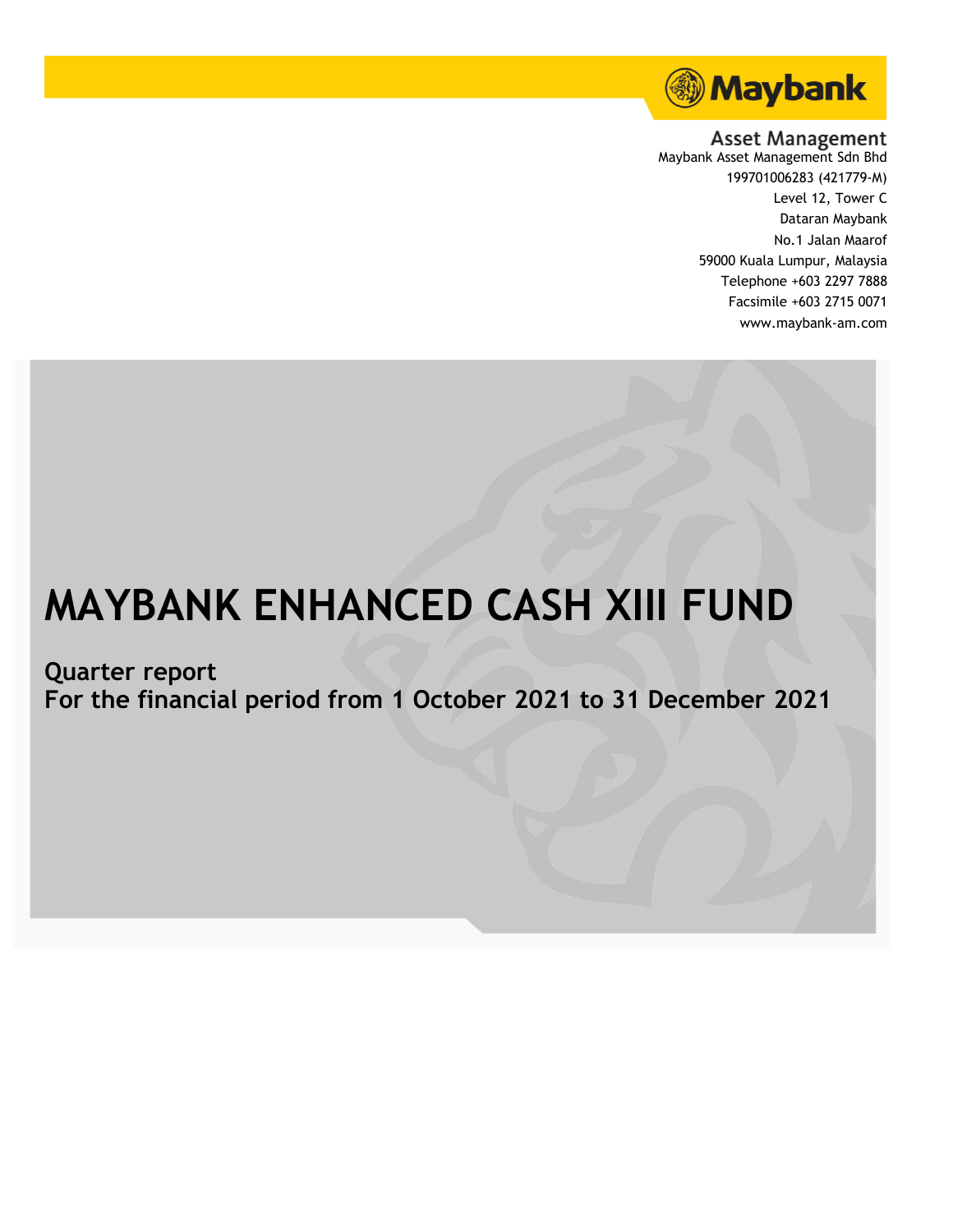## **CORPORATE INFORMATION**

## **MANAGER**

Maybank Asset Management Sdn Bhd (199701006283 (421779-M))

# **BUSINESS OFFICE**

Level 12 Tower C Dataran Maybank No.1 Jalan Maarof 59000 Kuala Lumpur, Malaysia Telephone +603 2297 7888 Facsimile +603 2715 0071 www.maybank-am.com

# **TRUSTEE**

PB Trustee Services Berhad (196801000374 (573019-U)) 17th Floor, Menara Public Bank 146 Jalan Ampang 50450 Kuala Lumpur Telephone +603 2177 3127 Facsimile +603 2164 3285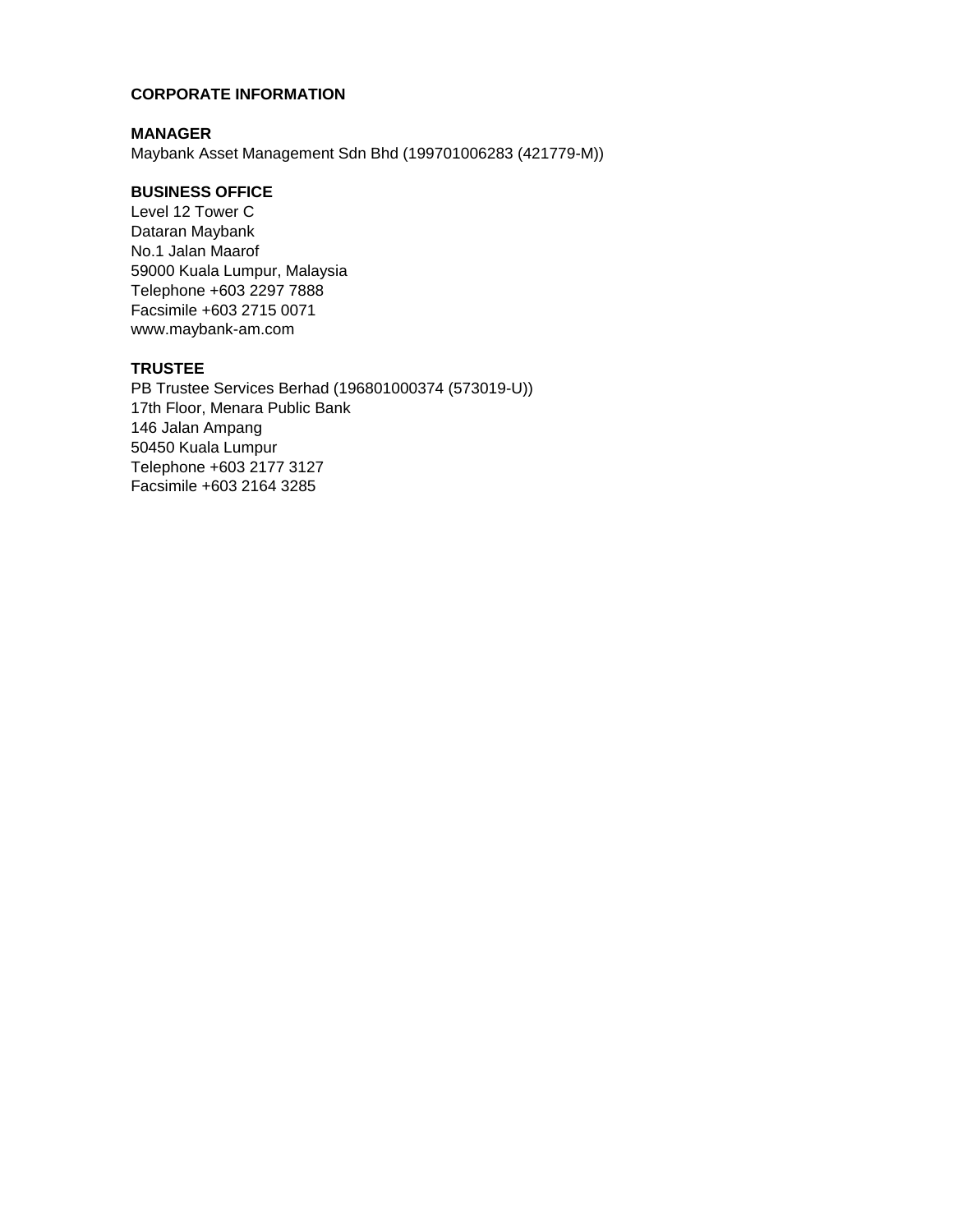| <b>CONTENT</b>                              | <b>PAGE</b> |
|---------------------------------------------|-------------|
| Manager's report                            | $1 - 3$     |
| Unaudited statement of comprehensive income | 4           |
| Unaudited statement of financial position   | 5           |
| Unaudited statement of changes in equity    | 6           |
| Unaudited statement of cash flows           |             |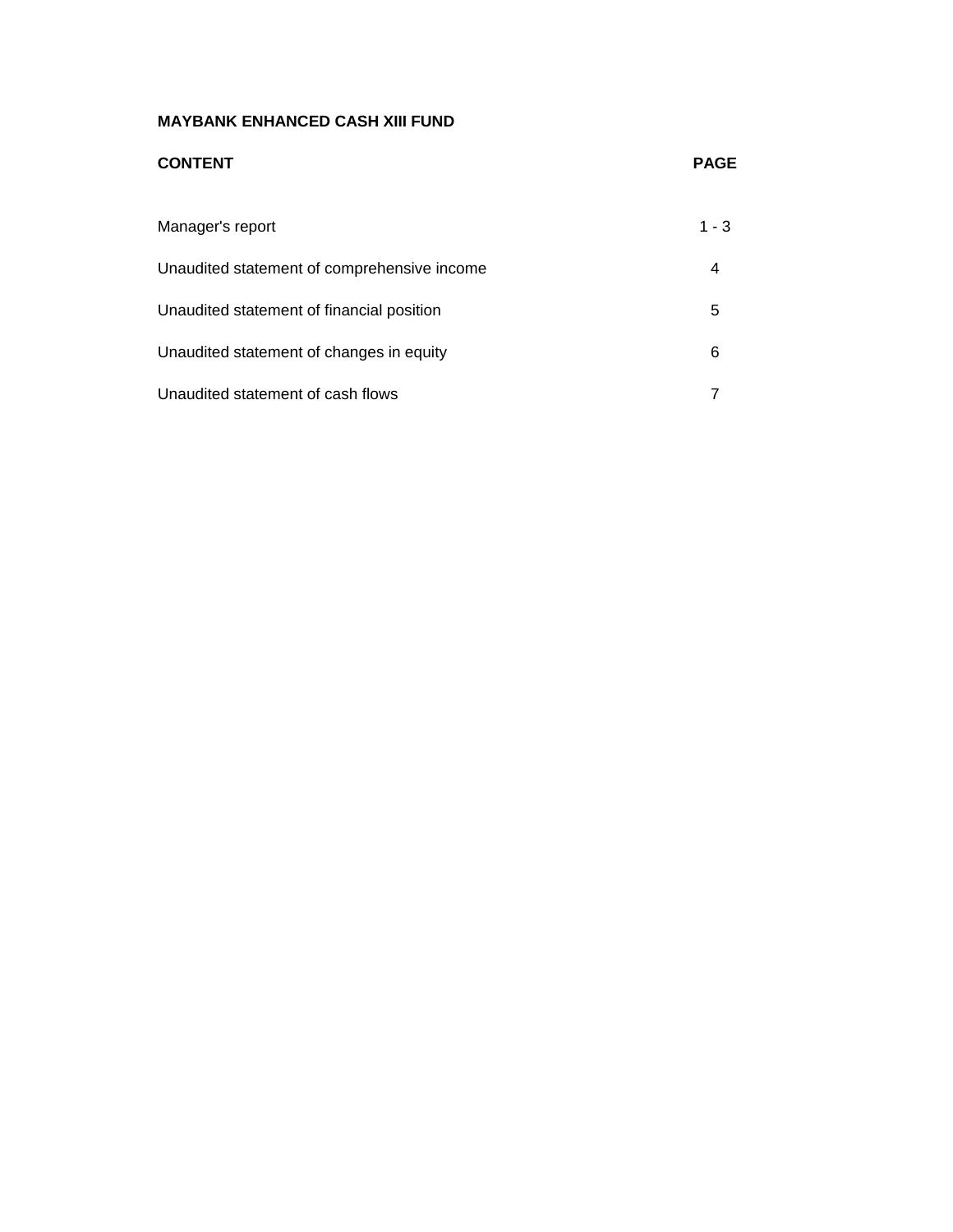#### **Manager's report For the financial period from 1 October 2021 to 31 December 2021**

#### **A. Fund Information**

- **1. Name of Fund** Maybank Enhanced Cash XIII Fund (the "Fund")
- **2. Type of Fund** Income
- **3. Category of Fund** Wholesale money market fund
- **4. Duration of Fund** The Fund is an open-ended fund.
- **5. Fund launch date** 24 September 2008

#### **6. Fund's investment objectives**

The Fund is a short-term money market fund that invests in instruments which generate income. The Fund aims to provide regular income that is potentially higher than prevailing money market and traditional deposits with licensed financial institutions, stability of capital and a high level of liquidity.

# **7. Fund distribution policy**

Subject to availability of income, distribution will be made on a quarterly basis.

**8. Fund's performance benchmark** Maybank overnight deposit rate

#### **9. Investment policy and principal investment strategy of the Fund**

The Fund seeks to obtain net return that exceeds the benchmark by investing 100% of its Net Asset Value ("NAV") in short-term fixed deposits.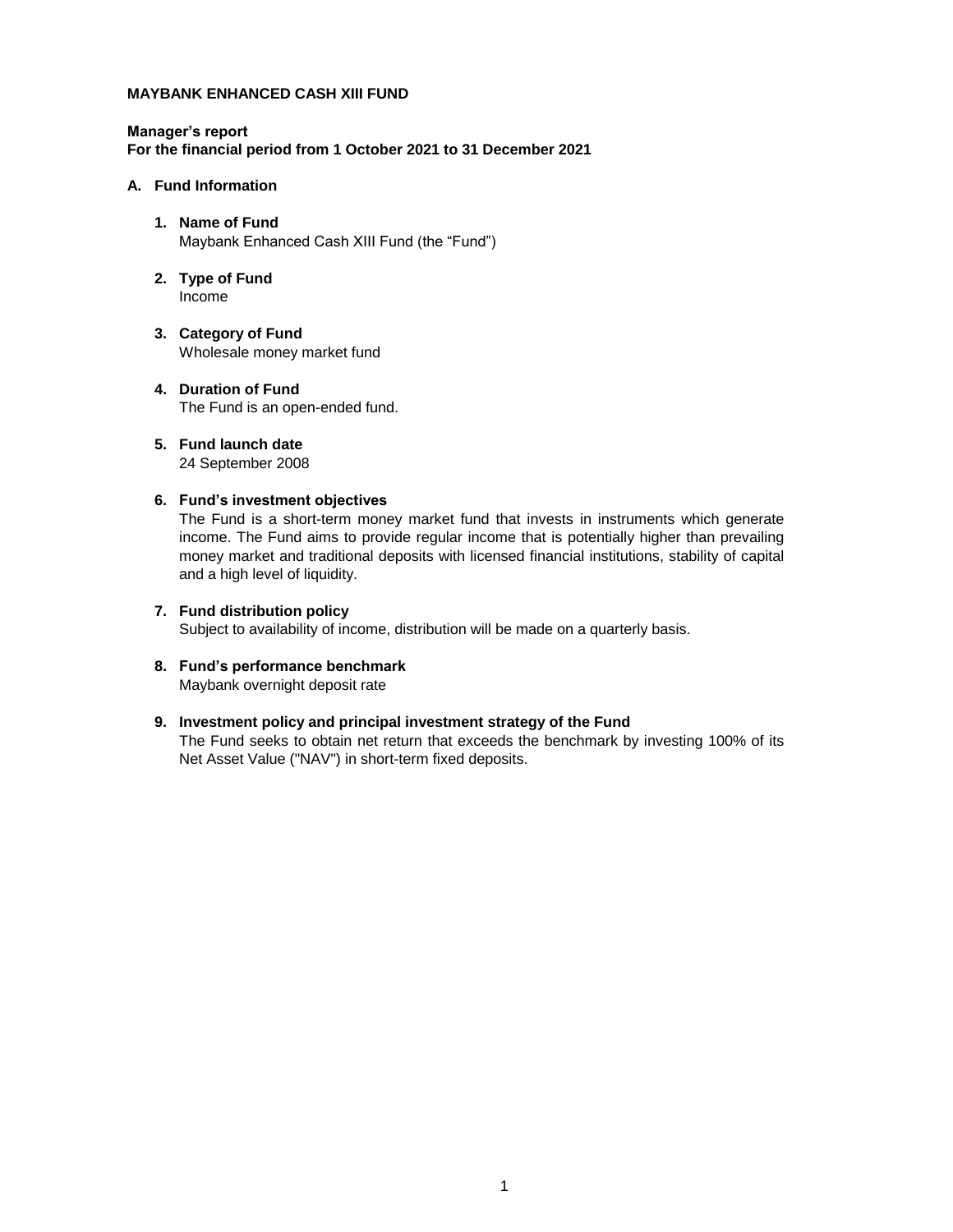## **Manager's report For the financial period from 1 October 2021 to 31 December 2021 (cont'd)**

#### **B. Performance Review**

Returns of the Fund and its benchmark for the financial period from 1 October 2021 to 31 December 2021 are as follows:

| <b>IPeriod</b>                      | The Fund | Benchmark |
|-------------------------------------|----------|-----------|
|                                     | %        | %         |
| 11 October 2021 to 31 December 2021 | ר ר      | 0.06      |

Performance of the Fund for the financial period from 1 October 2021 to 31 December 2021:



*Source: Novagni Analytics and Advisory Sdn Bhd, as at 31 December 2021*

*Investors are reminded that past performance of the Fund is not necessarily indicative of its future performance and that unit prices and investment returns may fluctuate.*

The Fund has generated a net return of 0.29% for the financial period from 1 October 2021 to 31 December 2021, compared to the benchmark which registered a return of 0.06% over the same period.

The outperformance was mainly due to better returns from its deposits with selective financial institutions.

#### **C. Market Review**

Overnight Policy Rate ("OPR") was kept unchanged at 1.75% in the last Monetary Policy Committee ("MPC") meeting for the year in early November 2021 as it continued to cite recovery in global economy supported by improvements in manufacturing and services activity. Nonetheless, Bank Negara Malaysia ("BNM") sees potential downside risks to global and domestic economic growth on the back of Coronavirus disease 2019 (Covid-19) virus variants, supply chain disruptions and financial market volatility as central banks' adjusts their monetary policy. Further easing of containment measures and the vaccination progress will support growth momentum moving forward, albeit with possible risks from new Covid-19 variants.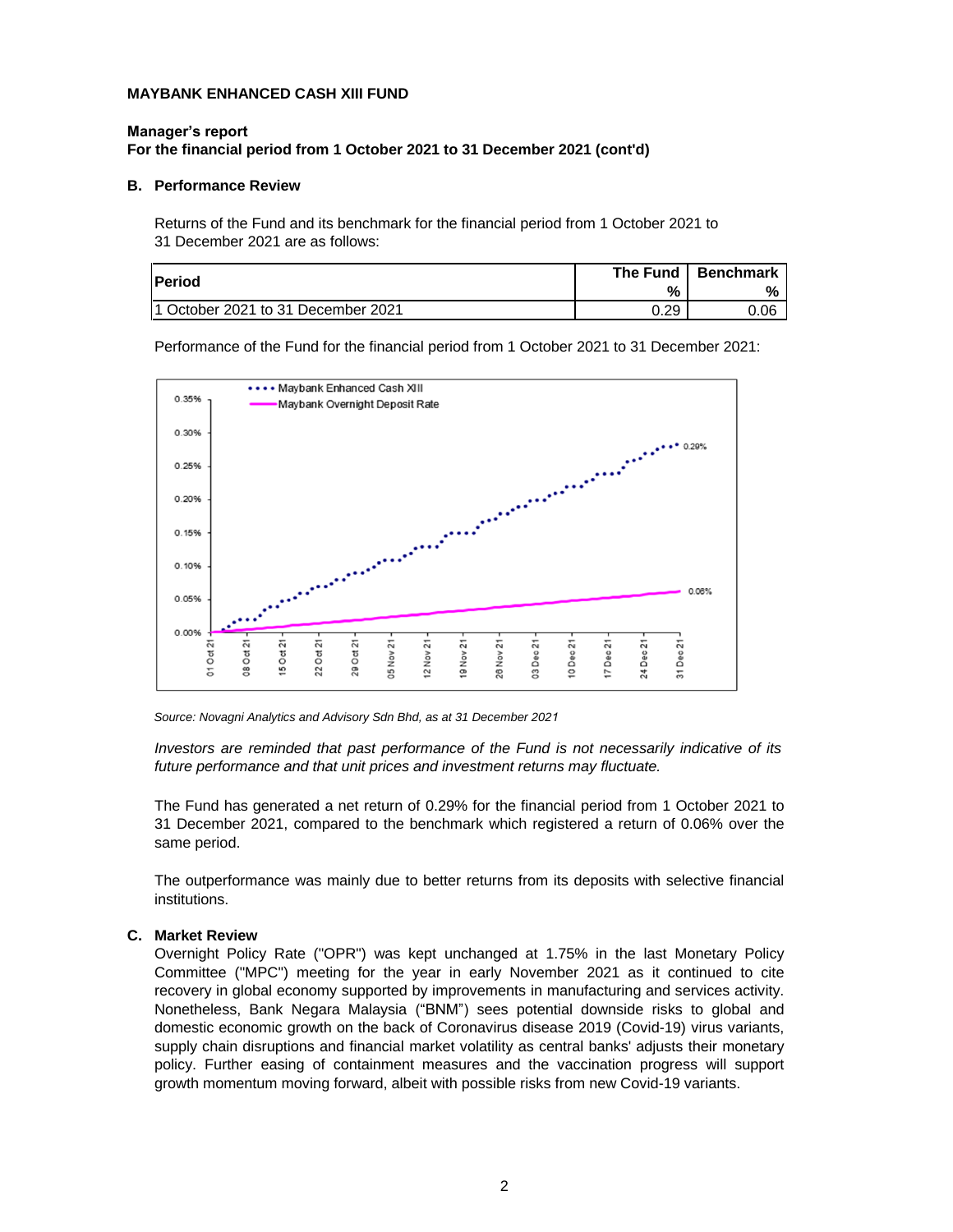## **Manager's report For the financial period from 1 October 2021 to 31 December 2021 (cont'd)**

#### **D. Market Outlook**

The next MPC meeting is scheduled in mid-January 2022. BNM's Gross Domestic Product ("GDP") growth forecast was revised down to a range of  $+3.0\%$  to  $+4.0\%$  (previously  $+6.0\%$  to +7.0%) in August 2021, citing the resurgence of Covid-19 cases and the re-imposition of nationwide containments measures that are expected to weigh on growth. While the impact will be cushioned by several factors including continued allowances for essential economic sectors to operate, higher adaptability to remote work and various policy support; growth trajectory will depend on the ability to contain the epidemic.

#### **E. Investment Strategies**

The Manager monitors the liquidity requirements closely in order to place money market deposits in appropriate tenures which will satisfy the liquidity requirements and also position of the Fund to capitalise on any profit rate movement. The Manager also actively looks for products from licensed financial institutions that provide better yields. Hence, the Manager has resorted to maintain the deposit placement on short tenure basis to cater possibility of redemption from investor in the nearest future.

#### **F. Asset Allocation**

All assets of the Fund were invested in cash at bank and deposits with licensed financial institutions as at 31 December 2021.

#### **G. Soft Commissions and Rebates**

The Manager and its delegates will not retain any form of soft commissions and rebates from or otherwise share in any commission with any broker in consideration for directing dealings in the investments of the Fund unless the soft commissions received are retained in the form of goods and services such as financial wire services and stock quotations system incidental to investment management of the Fund. All dealings with brokers are executed on best available terms.

During the financial period from 1 October 2021 to 31 December 2021, the Manager and its delegates did not receive any soft commissions and rebates from brokers or dealers but have retained soft commissions in the form of goods and services such as research materials and advisory services that assist in decision making process relating to the investment of the Fund (i.e. research materials, data and quotation services, computer hardware and software incidental to the investment management of the Fund and investment advisory services which were of demonstrable benefits to the unitholders.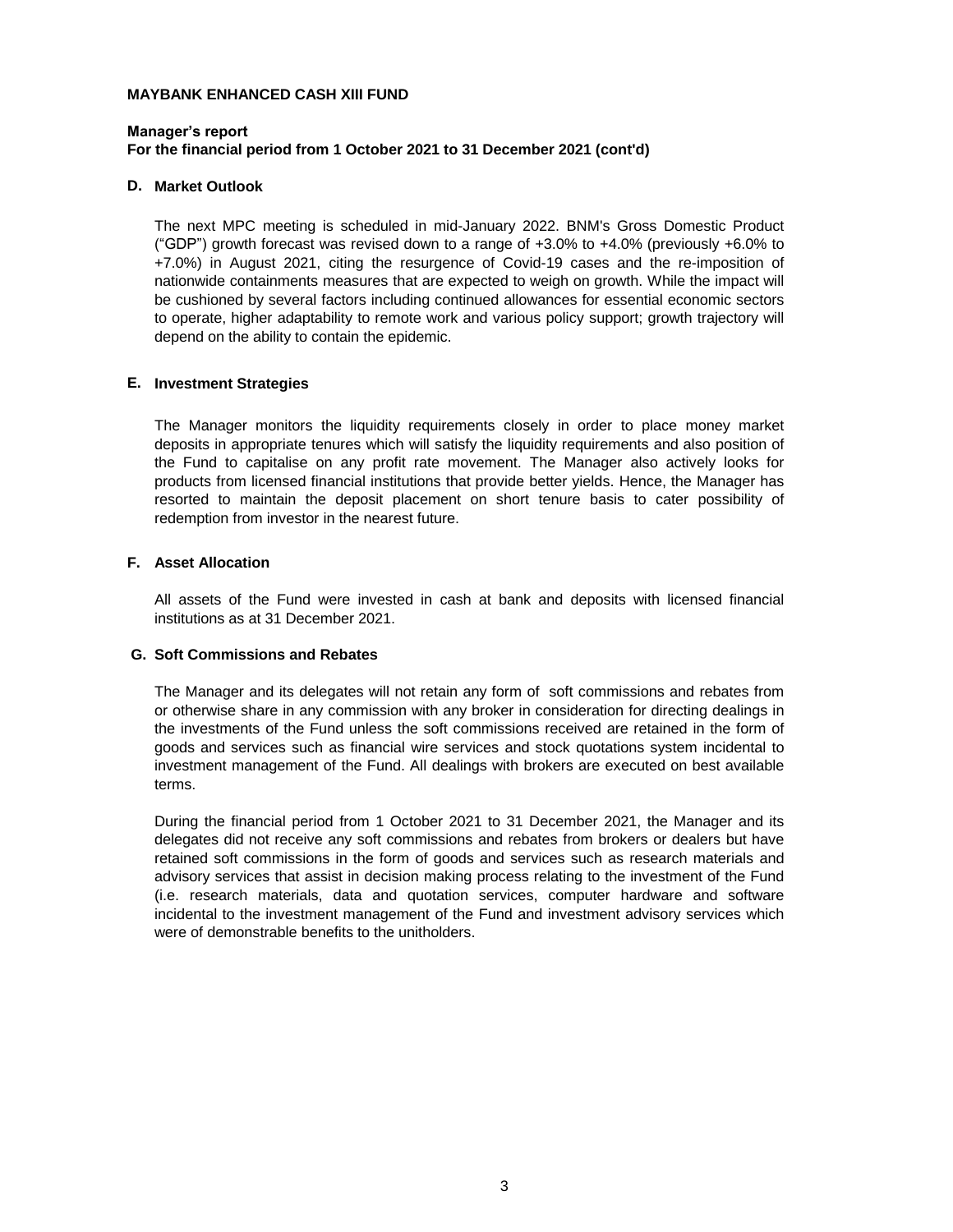## **UNAUDITED STATEMENT OF COMPREHENSIVE INCOME FOR THE FINANCIAL PERIOD FROM 1 OCTOBER 2021 TO 31 DECEMBER 2021**

| 01.10.2021<br>to<br>31.12.2021<br><b>RM</b>                                  | 01.10.2020<br>to<br>31.12.2020<br><b>RM</b>                                      |
|------------------------------------------------------------------------------|----------------------------------------------------------------------------------|
|                                                                              |                                                                                  |
| 2,284,220                                                                    | 2,288,759                                                                        |
|                                                                              |                                                                                  |
| 309,812<br>24,785<br>518<br>288<br>867<br>336,270<br>1,947,950<br>(529, 578) | 317,273<br>25,382<br>1,588<br>882<br>1,320<br>346,445<br>1,942,314<br>(530, 128) |
| 1,418,372                                                                    | 1,412,186                                                                        |
| 1,418,372                                                                    | 1,412,186                                                                        |
| 2,914,066<br>0.08                                                            | 1,494,730<br>0.30<br>0.30                                                        |
|                                                                              | 0.06                                                                             |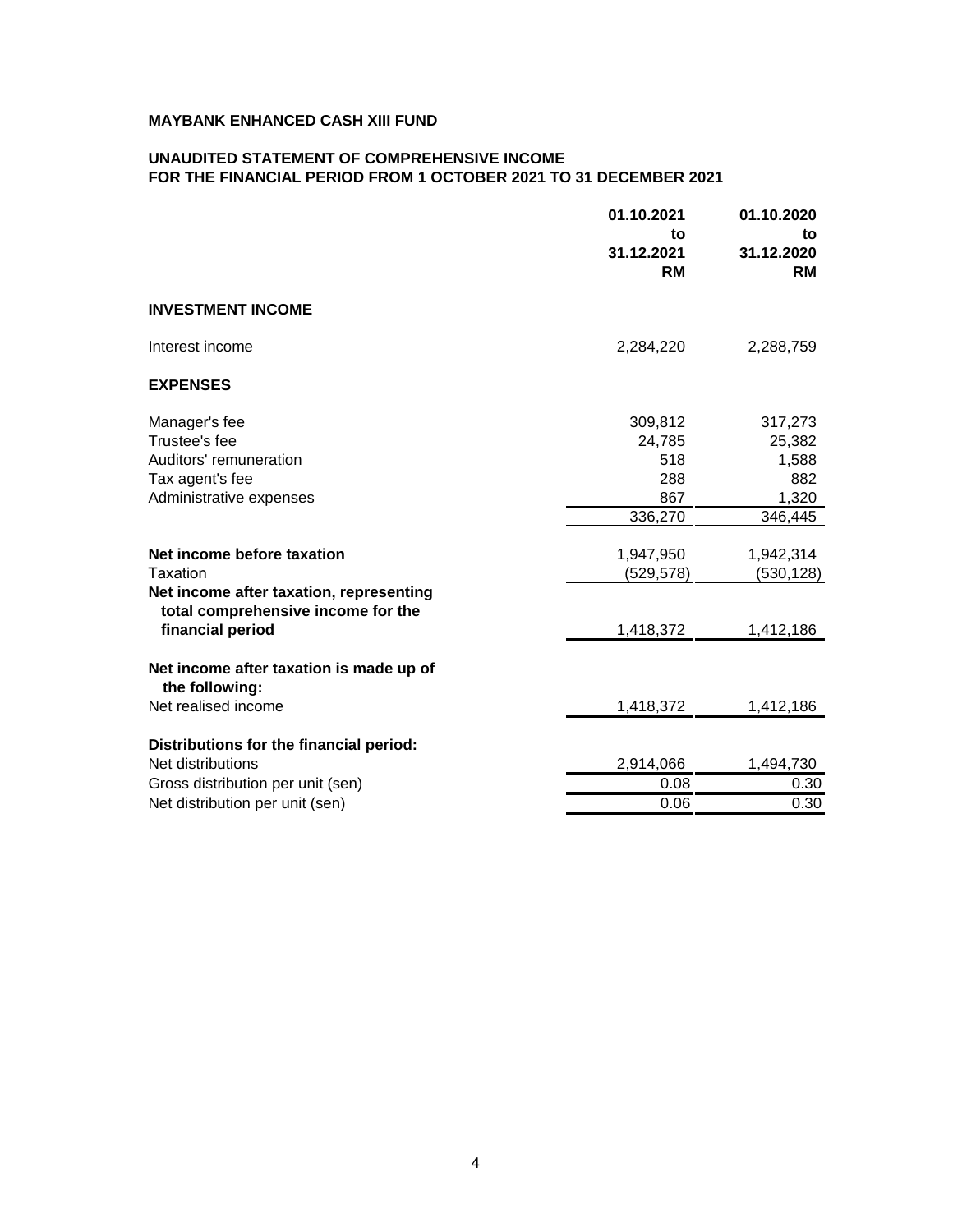## **UNAUDITED STATEMENT OF FINANCIAL POSITION AS AT 31 DECEMBER 2021**

|                                                                                                                                 | 31.12.2021<br><b>RM</b>                                 | 30.09.2021<br><b>RM</b>                                 |
|---------------------------------------------------------------------------------------------------------------------------------|---------------------------------------------------------|---------------------------------------------------------|
| <b>ASSETS</b>                                                                                                                   |                                                         |                                                         |
| Deposits with licensed financial institutions<br>Interest receivables<br>Tax recoverable<br>Cash at bank<br><b>TOTAL ASSETS</b> | 482,761,723<br>55,006<br>93,837<br>7,078<br>482,917,644 | 481,383,133<br>73,445<br>87,911<br>8,304<br>481,552,793 |
| <b>LIABILITIES</b>                                                                                                              |                                                         |                                                         |
| Amount due to Manager<br>Amount due to Trustee<br>Other payables and accruals<br><b>TOTAL LIABILITIES</b>                       | 103,658<br>8,293<br>6,355<br>118,306                    | 98,745<br>7,900<br>13,606<br>120,251                    |
| NET ASSET VALUE ("NAV") OF THE FUND                                                                                             | 482,799,338                                             | 481,432,542                                             |
| <b>EQUITY</b>                                                                                                                   |                                                         |                                                         |
| Unitholders' capital<br>Retained earnings<br><b>NET ASSETS ATTRIBUTABLE TO</b>                                                  | 482,597,223<br>202,115                                  | 479,734,733<br>1,697,809                                |
| <b>UNITHOLDERS</b>                                                                                                              | 482,799,338                                             | 481,432,542                                             |
| <b>NUMBER OF UNITS IN CIRCULATION</b><br>(UNIT)                                                                                 | 482,600,043                                             | 479,747,210                                             |
| <b>NAV PER UNIT (RM)</b>                                                                                                        | 1.0004                                                  | 1.0035                                                  |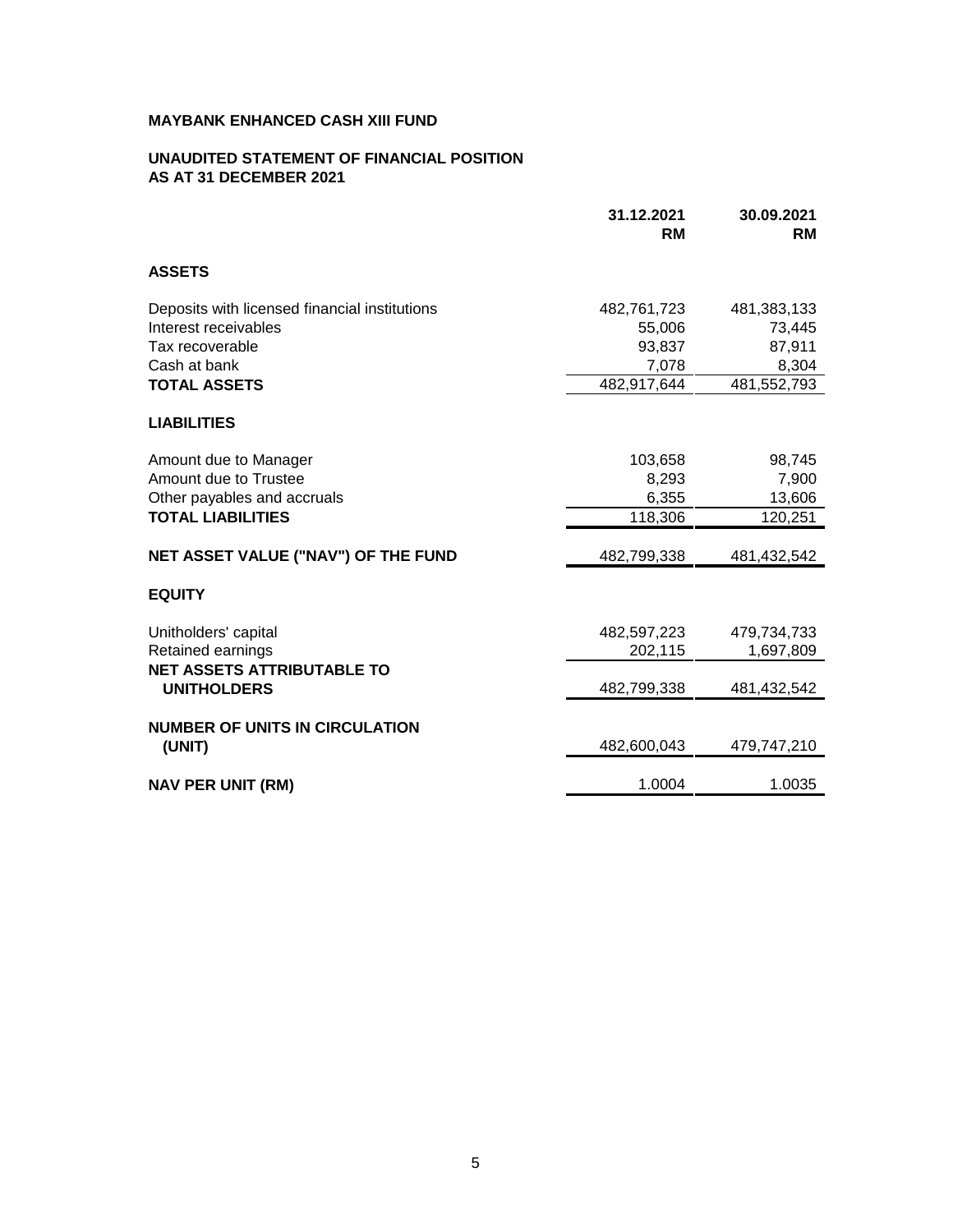## **UNAUDITED STATEMENT OF CHANGES IN EQUITY FOR THE FINANCIAL PERIOD FROM 1 OCTOBER 2021 TO 31 DECEMBER 2021**

|                                    | Unitholders'<br>capital<br><b>RM</b> | <b>Retained</b><br>earnings<br><b>RM</b> | Total<br>equity<br><b>RM</b> |
|------------------------------------|--------------------------------------|------------------------------------------|------------------------------|
| At 1 October 2021                  | 479,734,733                          | 1,697,809                                | 481,432,542                  |
| Total comprehensive income for the |                                      |                                          |                              |
| financial period                   |                                      | 1,418,372                                | 1,418,372                    |
| Creation of units                  | 33,835,197                           |                                          | 33,835,197                   |
| Reinvestment of units              | 922,003                              |                                          | 922,003                      |
| Cancellation of units              | (31, 894, 710)                       |                                          | (31, 894, 710)               |
| <b>Distributions</b>               |                                      | (2,914,066)                              | (2,914,066)                  |
| At 31 December 2021                | 482,597,223                          | 202,115                                  | 482,799,338                  |
|                                    |                                      |                                          |                              |
| At 1 October 2020                  | 504,163,780                          | 593,821                                  | 504,757,601                  |
| Total comprehensive income for the |                                      |                                          |                              |
| financial period                   |                                      | 1,412,186                                | 1,412,186                    |
| Creation of units                  | 9,963,033                            |                                          | 9,963,033                    |
| Cancellation of units              | (15,900,912)                         |                                          | (15,900,912)                 |
| <b>Distributions</b>               | 24,958                               | (1,519,688)                              | (1, 494, 730)                |
| At 31 December 2020                | 498,250,859                          | 486,319                                  | 498,737,178                  |